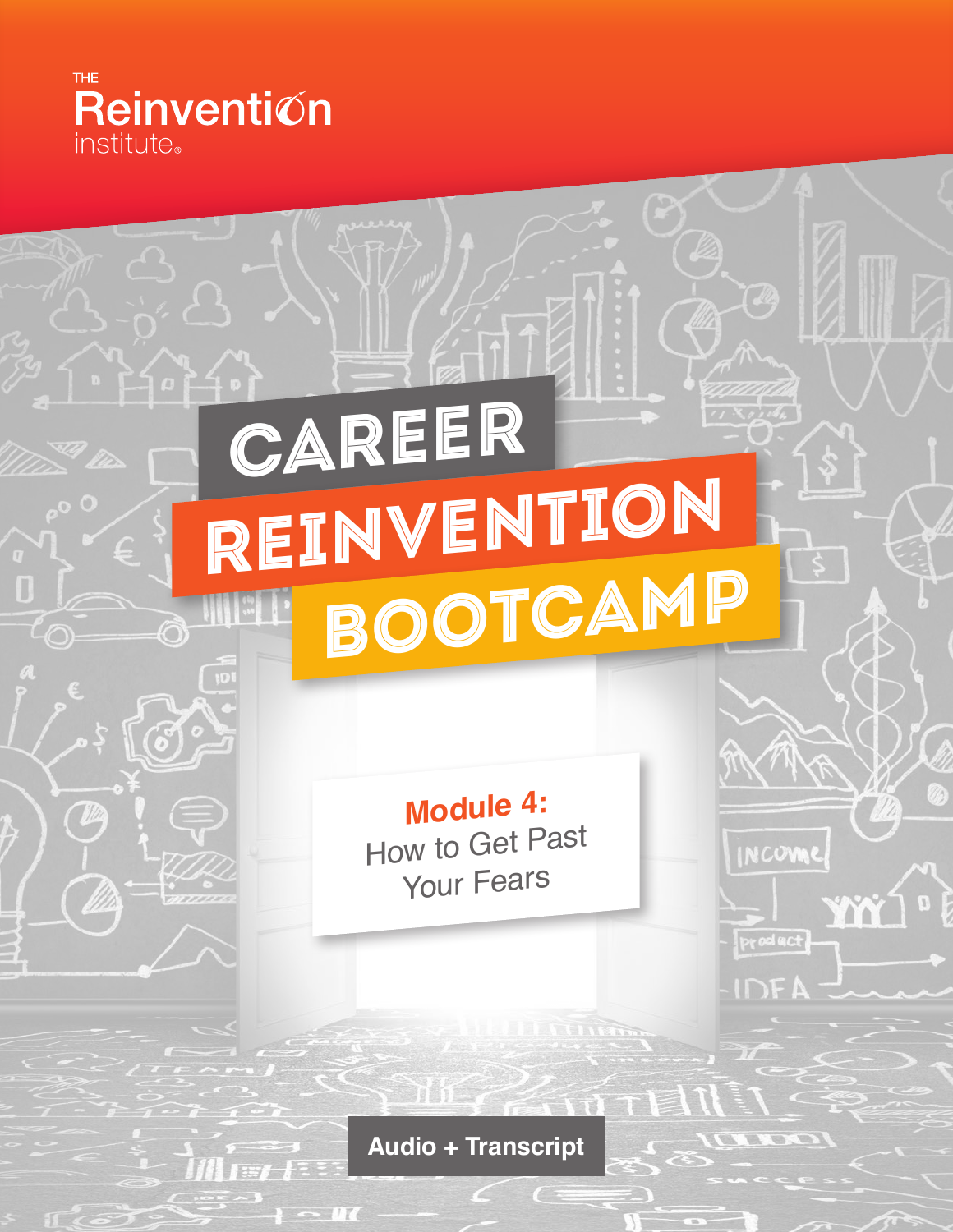**Pamela:** Now we're going to move on to Module 4, which is where we're talking about your career reinvention fears. This is important because the thing to know about career reinvention is that fear is going to be your companion throughout the process. This is something a lot of people don't want to hear. They say, "I need to get over my fear because it's blocking me."

What I want to say to you right up front is that you're not going to be able to "get rid of" your fear because fear is a biological response that we're hardwired as humans to feel. It's a feeling that has a reason.

There's a reason we're wired to feel fear. It's to keep us safe. That comes from back in the caveman times when we were faced with a saber-toothed tiger. The fear response kicked in, the adrenaline got going, and we were feeling anxious and running. That's what assured the survival of the species.

Even today, you're going to naturally feel fear. If you step off the curb in front of an oncoming car, you're going to feel fear. Fear in and of itself is a feeling that has use.

You don't want to get rid of it because it keeps you safe, but where it starts to create issues is because that same physical response can also happen when we are not in danger. It can happen in situations where we're just pushing ourselves outside our comfort zone. That's where we start to have a problem that can derail us in our career reinvention.

It's important to understand that you're not going to get rid of fear because it's there to stay. We're humans. The goal in career reinvention is to learn how to manage your fear and partner with your fear rather than trying to master it and beat it into submission. It takes too much energy, frankly, to try to do that.

You're going to learn to work with your fear because it's a constant companion, but it's a great tool because it helps you identify the areas in which you need to move forward.

Let's talk about the two different kinds of fears. I also talk about this in my book, so it's a little bit of a recap from *The 10 Laws of Career Reinvention*.

There are two types of fears. One is functional fear. Those are the fears that keep us out of danger and create healthy boundaries. When stepping in front of an oncoming car, we're feeling fear. That's a functional fear. We're in infinite danger. We need to change something to make sure we're not putting ourselves in peril.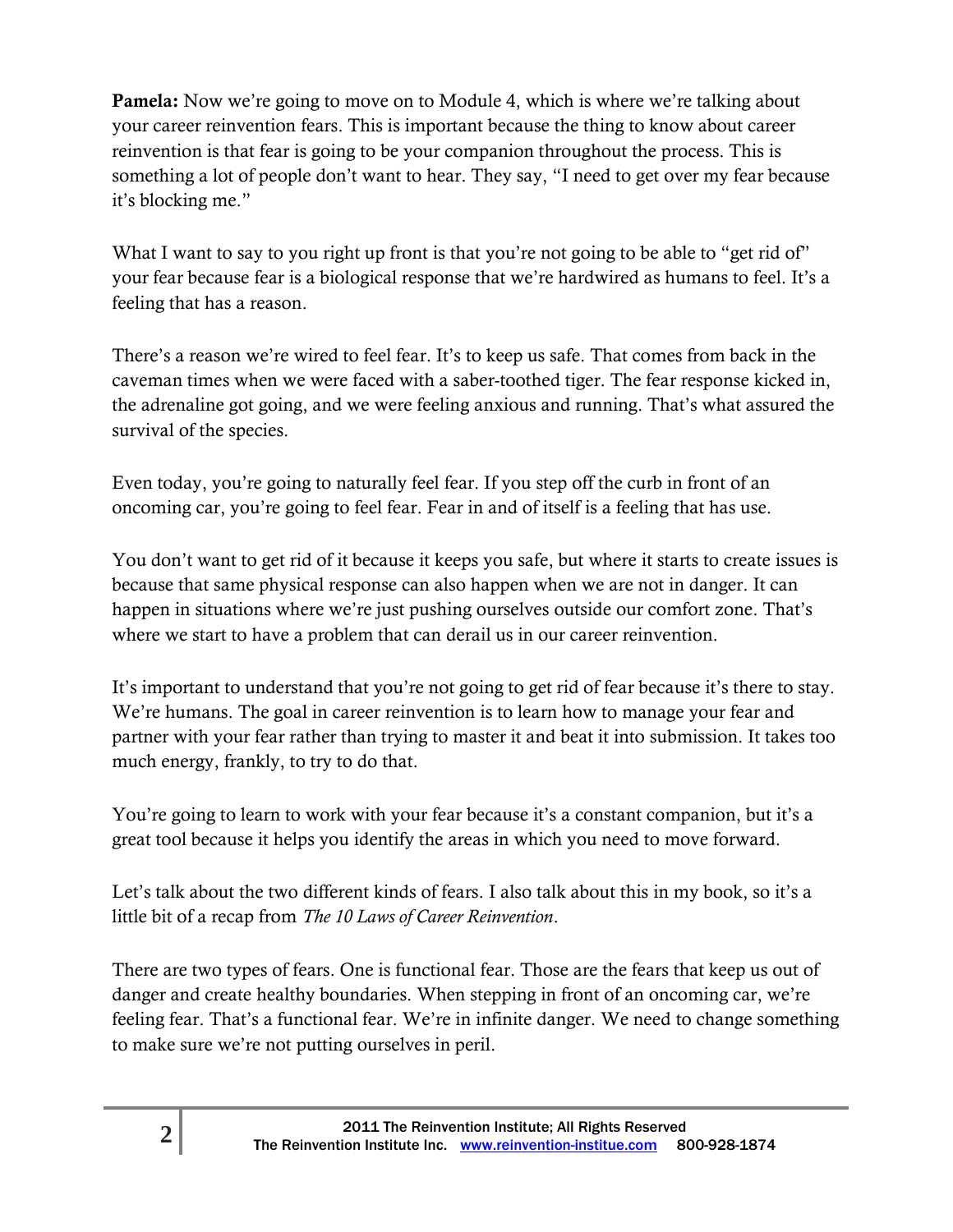Opposite to functional fears are false fears. Those are the ones that keep us from pursuing something good. A false fear is, for example, when you're going in for an interview. You're feeling that same kind of anxiety, adrenaline and heart pumping, but that's in the face of something good that you want to be doing. You're not in imminent danger, but your body is reacting like it's in imminent danger.

You want to begin to distinguish between functional fears and false fears. That is the tool that helps you manage your fears in the career reinvention realm.

What is a functional fear, and what is a false fear? Functional fears are ones where you're in imminent danger of something happening. It's a situation that exists today that requires you to take action in the moment to forestall a negative outcome. If you're stepping off a curb, you'd better take action immediately to forestall a negative outcome.

A false fear is when your mind goes to potential negative outcomes that may or may not happen in the distant future.

Many of those fears you're experiencing can be put into perspective simply by asking yourself whether or not you're in danger in this actual moment or whether what you're afraid of happening is happening right now.

One of the examples I love to give from the book is going back to the interviewing example. The functional fear is, "They're reporting heavy traffic today, so I'd better start out early for my interview. I don't want to be late." A false fear is, "What if I'm late for my interview next week?"

This is how you distinguish between whether you need to take action or just manage your fear. If it's not a functional fear where you absolutely have to take action, but it's a false fear, it's not that you won't feel it, but you need to take action in spite of feeling that false fear. It's not about not having the feeling. It's about not allowing the feeling to stop you from taking the action.

There are a number of tactics you can use to manage your fears. You can talk to people, share and support. There are friends, therapists or coaches who have been through what you are facing or can act as a sounding board for you.

You can walk down memory lane, survey your past and make a list of the times you've succeeded despite having your fears. This is a great way to tap in to your power and remind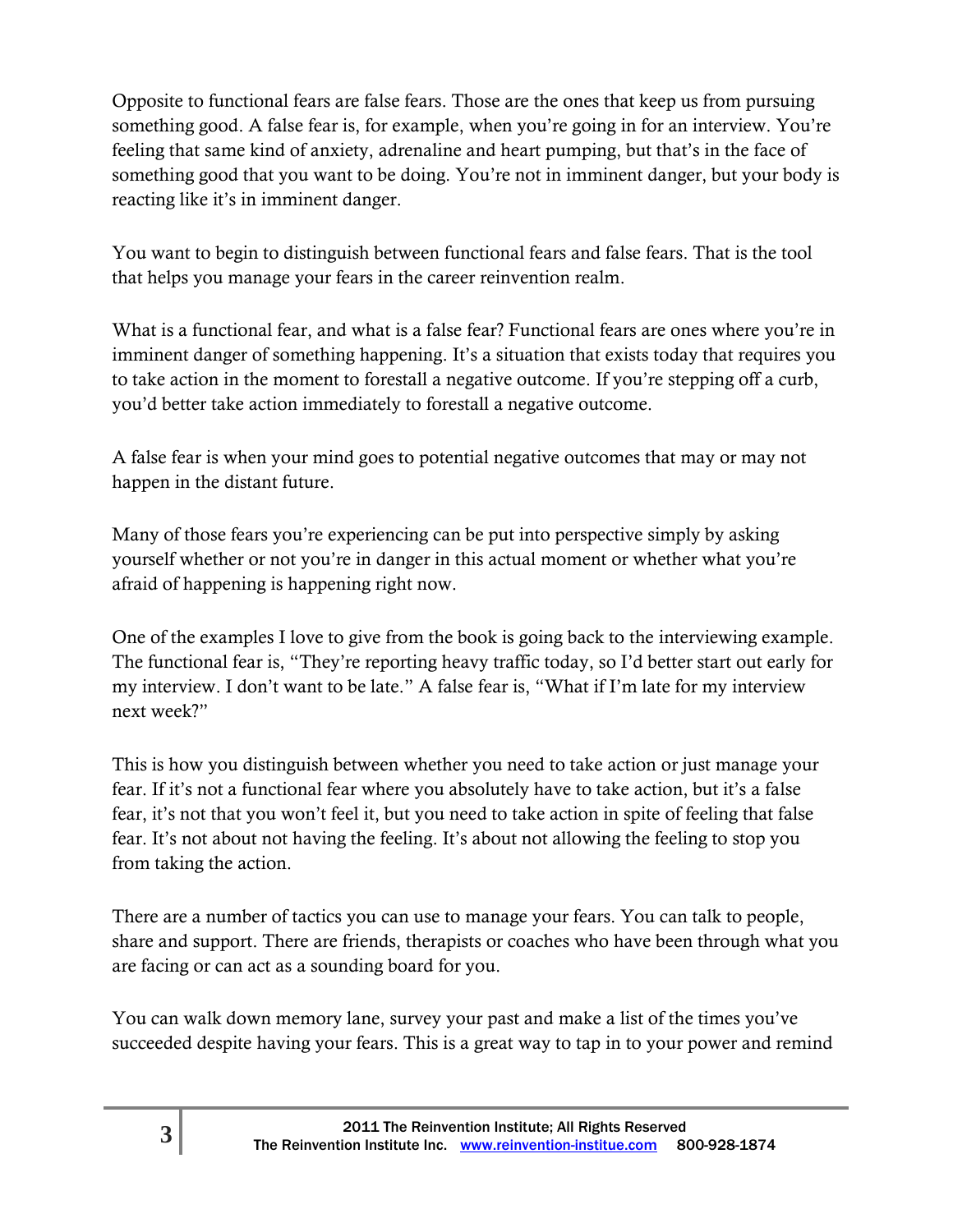yourself, "I've experienced fear before, and I've managed to create despite this. I can do that once again."

The next thing you can do is look for role models. Often there are others who have overcome the very same thing that you fear. Those people can provide both inspiration and tactical information about how to move past that thing you're fearing in that movement.

Another thing is to ask yourself this core question. It helps you get perspective. "What's the worst that could happen? If that happened, could I overcome it?"

Back to that false fear, what's the worst that could happen if you're late to your interview next week? Is it the end of the world? No. Could you overcome it? Yes. You could pick up the phone, call and say, "I'm running late." There are ways to manage and continue to take action.

Fear is great because it provides us opportunities in our career reinvention. It provides us the opportunity to identify areas of growth, where we need to push our boundaries and go beyond our comfort zones. The life we want to live is just outside our comfort zone.

If you have anything you take away from this particular module, it's that the life you want and vision you have is going to require you to step outside your comfort zone. When you step outside your comfort zone, you will experience fear, but you want to keep stepping. You don't want to run back to the comfort zone because you won't create that vision.

Once you know this is a natural part of the process and you feel that fear, you know it's a signal that you're moving toward having what you want. You're expanding your zone of comfort to include that vision that you have.

There will be a while where it's uncomfortable, but once your zone expands, then that life you're envisioning is squarely inside your comfort zone. That's when it becomes a reality. Those are the things fear really does for you.

There are two habits that are going to liberate you from all of this. Often there's a lot of struggle around fear. These are two ways that fear show up, and I talk about these in the book. Giving up these habits is going to really liberate you from this struggle you might be having around how your fears are popping up.